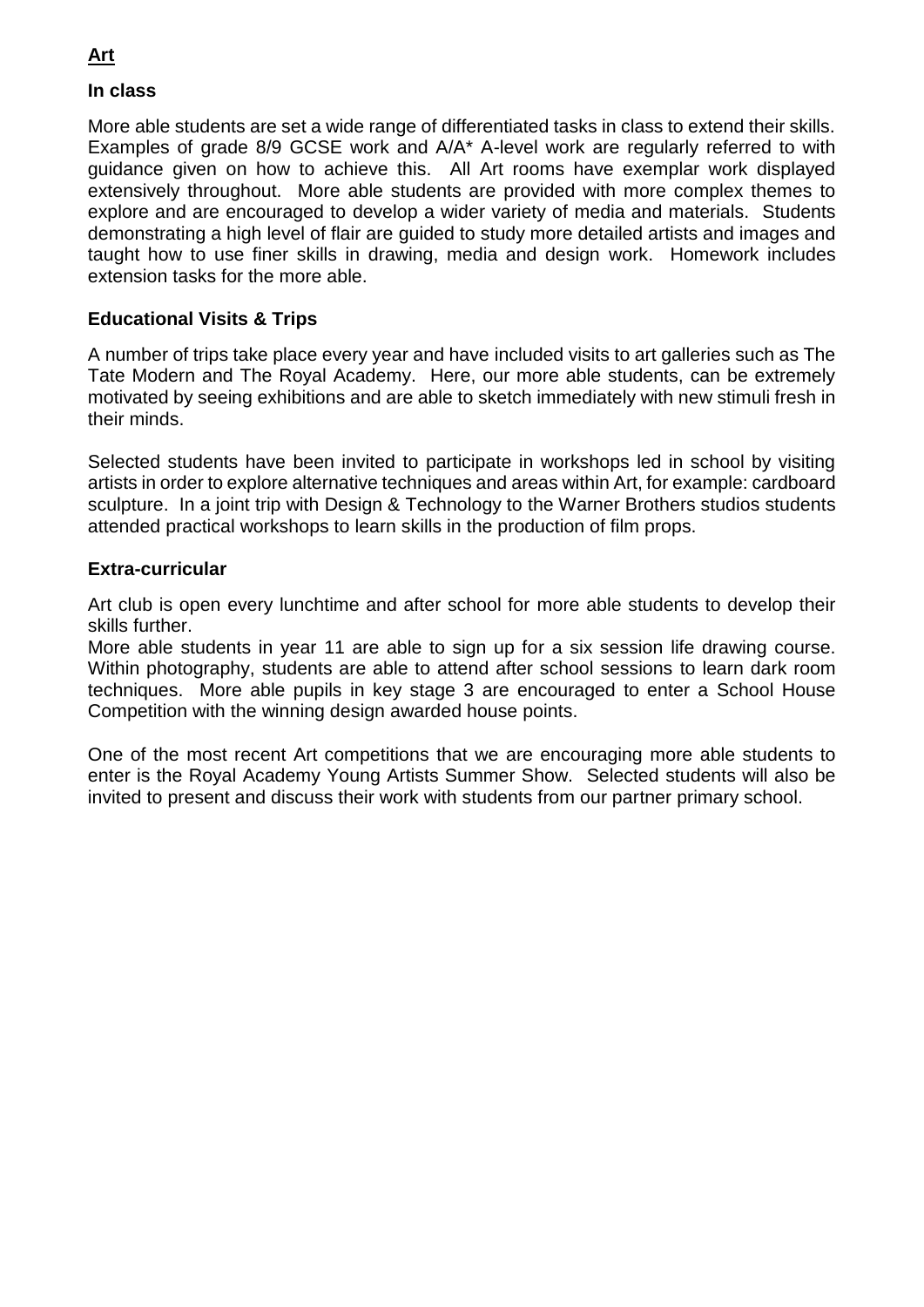# **Design and Technology**

We are lucky, as a subject, that the new D&T syllabus guides students towards an iterative approach to their work, encouraging more able students to be independent and develop creative problem solving skills. We actively encourage students to stretch the boundaries of what is expected of them and allow them to produce innovative and individual work.

The following is a list of some of the strategies adopted by the D&T Faculty to challenge and inspire D&T more able students to achieve their full potential:

## **Differentiation**

- Access to classroom displays and video instructions to encourage independent work.
- Access to exemplar work and mark schemes to model what a high grade piece of work looks like.
- Encouragement to use challenging resources and equipment to produce a complex outcome.
- Encourage students to draw upon their own interests to develop solutions to problems that fulfil the requirements of projects.
- Actively encouraging students to develop recipes and adapt them to utilize their strengths.
- Group work by ability to encourage high order problem solving.

### **Resilience**

- Revisiting work that is not up to a high standard requiring students to make improvements.
- Using the mark scheme and examiners reports to encourage independent learning.

# **Self-Confidence/Leadership**

- Election to 'expert' status to help less able pupils to problem solve.
- Peer to peer support across year groups.
- Taking a lead role in the Faculty Summer Exhibition i.e. helping to choose work and set up displays for the exhibition etc.
- Students are encouraged to teach others in small groups to develop summarizing, question generating, clarifying and predicting skills.
- Within many of the topics covered are opportunities to share ideas with the whole class in the form of presentations.

# **Enrichment**

- Learning new skills at the STEM afterschool club.
- After school food club for KS3 to develop practical skills further.
- Students are invited and inspired to take part in cooking competitions such as the Rotary Club Young Chef as former pupils have gone on to win the regional finals.
- Enrichment workshops such as: game preparation.
- Participating in a team to build a remote control robot and enter the annual Rampaging Chariots competition.
- Inviting expert guest speakers to support and develop students' knowledge outside of the classroom i.e., chefs, animators and engineers from industry.